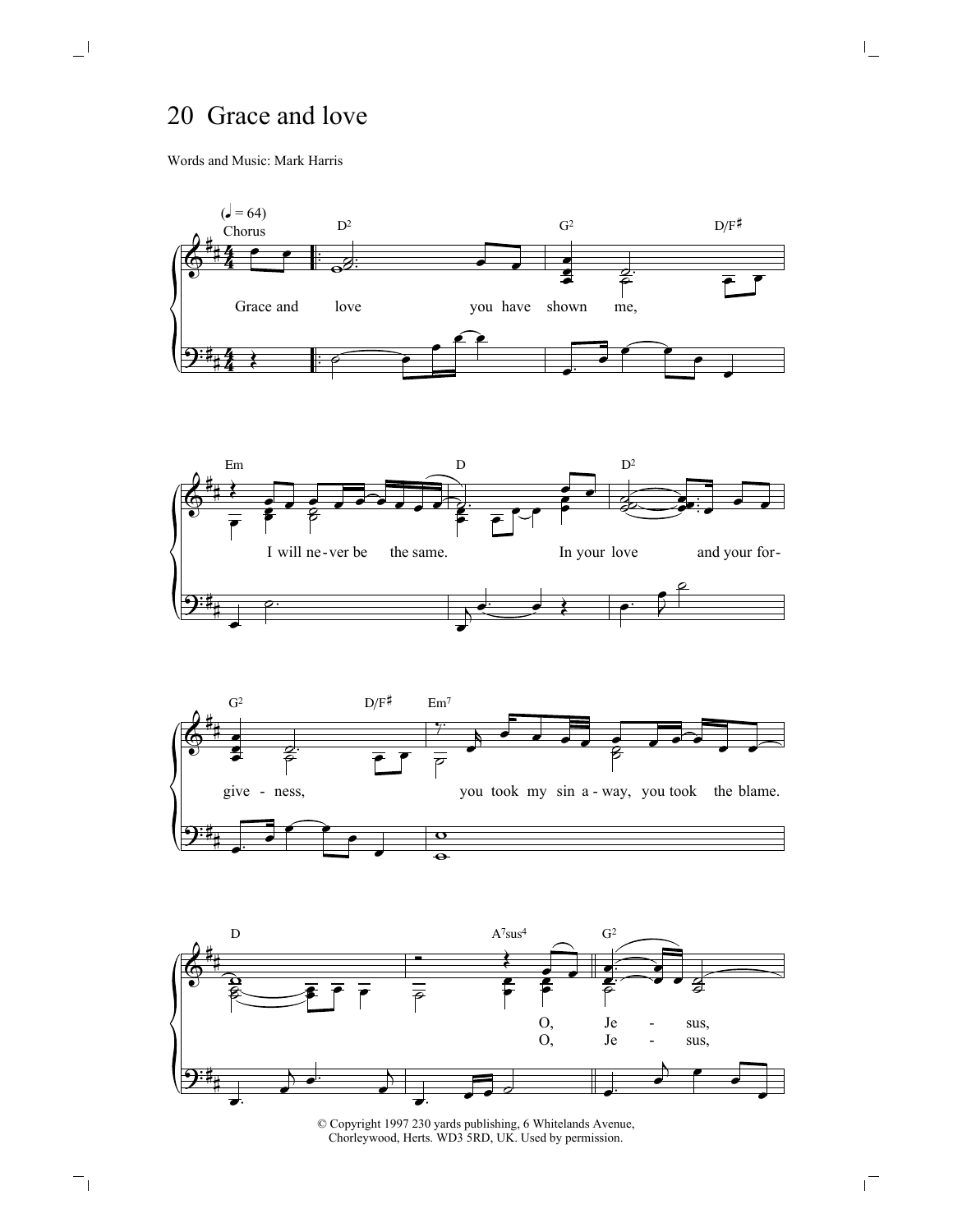

 $\mathbf{L}^{\parallel}$ 

 $\mathord{\hspace{1pt}\text{--}\hspace{1pt}}_\mathbb{I}$ 







 $\overline{\mathbb{L}}$